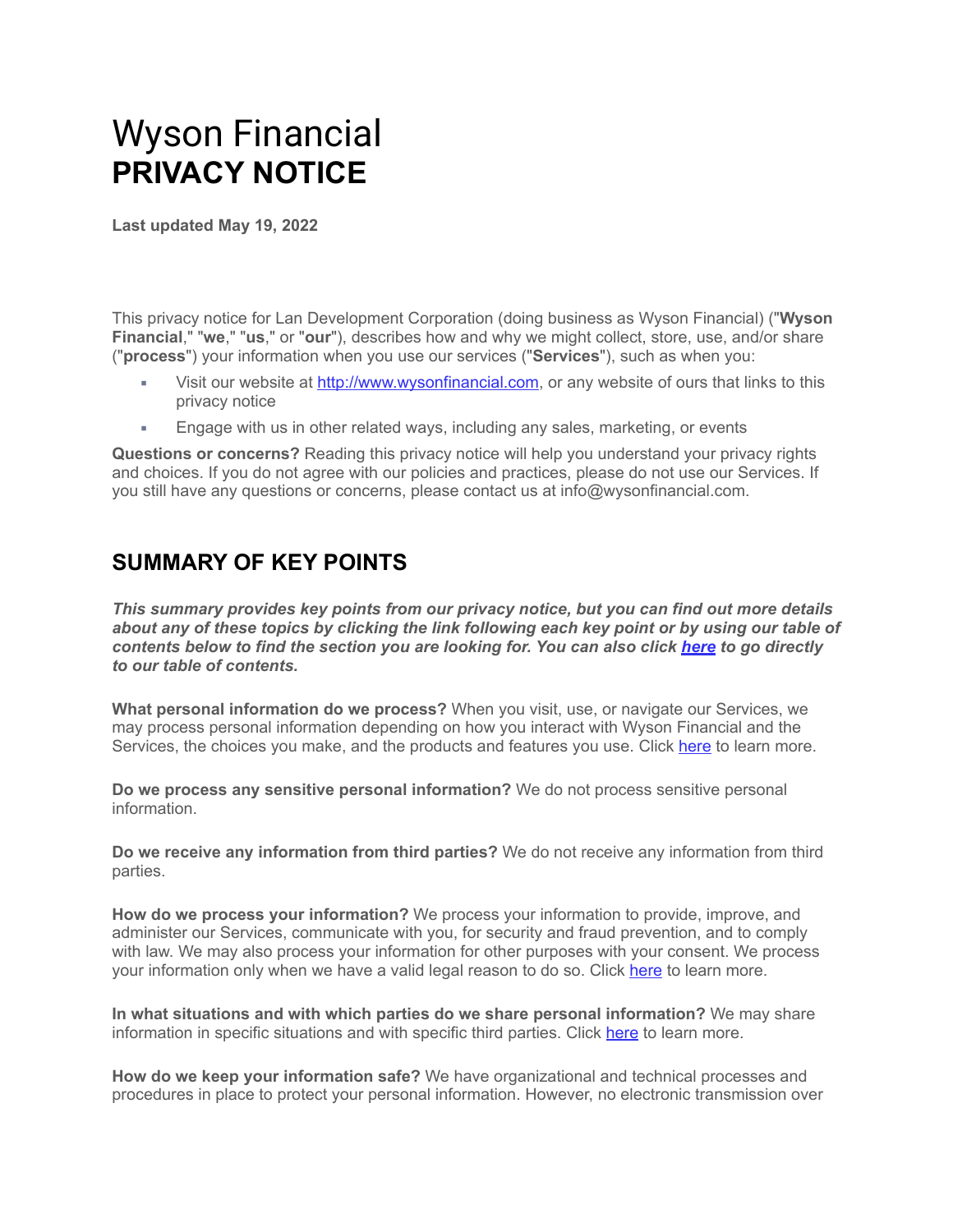the internet or information storage technology can be guaranteed to be 100% secure, so we cannot promise or guarantee that hackers, cybercriminals, or other unauthorized third parties will not be able to defeat our security and improperly collect, access, steal, or modify your information. Click [here](https://app.termly.io/dashboard/website/d2daca8b-8015-400c-981c-c3dcfcb11d65/privacy-policy#infosafe) to learn more.

**What are your rights?** Depending on where you are located geographically, the applicable privacy law may mean you have certain rights regarding your personal information. Click [here](https://app.termly.io/dashboard/website/d2daca8b-8015-400c-981c-c3dcfcb11d65/privacy-policy#privacyrights) to learn more.

**How do I exercise my rights?** The easiest way to exercise your rights is by filling out our data subject request form available [here](https://app.termly.io/notify/f787a59a-38ad-4618-895e-8b522ffa8648), or by contacting us. We will consider and act upon any request in accordance with applicable data protection laws.

Want to learn more about what Wyson Financial does with any information we collect? Click [here](https://app.termly.io/dashboard/website/d2daca8b-8015-400c-981c-c3dcfcb11d65/privacy-policy#toc) to review the notice in full.

## **TABLE OF CONTENTS**

[1. WHAT INFORMATION DO WE COLLECT?](https://app.termly.io/dashboard/website/d2daca8b-8015-400c-981c-c3dcfcb11d65/privacy-policy#infocollect)

[2. HOW DO WE PROCESS YOUR INFORMATION?](https://app.termly.io/dashboard/website/d2daca8b-8015-400c-981c-c3dcfcb11d65/privacy-policy#infouse)

[3. WHEN AND WITH WHOM DO WE SHARE YOUR PERSONAL INFORMATION?](https://app.termly.io/dashboard/website/d2daca8b-8015-400c-981c-c3dcfcb11d65/privacy-policy#whoshare)

[4. DO WE USE COOKIES AND OTHER TRACKING TECHNOLOGIES?](https://app.termly.io/dashboard/website/d2daca8b-8015-400c-981c-c3dcfcb11d65/privacy-policy#cookies)

[5. HOW LONG DO WE KEEP YOUR INFORMATION?](https://app.termly.io/dashboard/website/d2daca8b-8015-400c-981c-c3dcfcb11d65/privacy-policy#inforetain)

[6. HOW DO WE KEEP YOUR INFORMATION SAFE?](https://app.termly.io/dashboard/website/d2daca8b-8015-400c-981c-c3dcfcb11d65/privacy-policy#infosafe)

[7. DO WE COLLECT INFORMATION FROM MINORS?](https://app.termly.io/dashboard/website/d2daca8b-8015-400c-981c-c3dcfcb11d65/privacy-policy#infominors)

[8. WHAT ARE YOUR PRIVACY RIGHTS?](https://app.termly.io/dashboard/website/d2daca8b-8015-400c-981c-c3dcfcb11d65/privacy-policy#privacyrights)

[9. CONTROLS FOR DO-NOT-TRACK FEATURES](https://app.termly.io/dashboard/website/d2daca8b-8015-400c-981c-c3dcfcb11d65/privacy-policy#DNT)

[10. DO CALIFORNIA RESIDENTS HAVE SPECIFIC PRIVACY RIGHTS?](https://app.termly.io/dashboard/website/d2daca8b-8015-400c-981c-c3dcfcb11d65/privacy-policy#caresidents)

[11. DO WE MAKE UPDATES TO THIS NOTICE?](https://app.termly.io/dashboard/website/d2daca8b-8015-400c-981c-c3dcfcb11d65/privacy-policy#policyupdates)

[12. HOW CAN YOU CONTACT US ABOUT THIS NOTICE?](https://app.termly.io/dashboard/website/d2daca8b-8015-400c-981c-c3dcfcb11d65/privacy-policy#contact)

[13. HOW CAN YOU REVIEW, UPDATE, OR DELETE THE DATA WE COLLECT FROM YOU?](https://app.termly.io/dashboard/website/d2daca8b-8015-400c-981c-c3dcfcb11d65/privacy-policy#request)

## **1. WHAT INFORMATION DO WE COLLECT?**

#### **Personal information you disclose to us**

*In Short: We collect personal information that you provide to us.*

We collect personal information that you voluntarily provide to us when you register on the Services, express an interest in obtaining information about us or our products and Services, when you participate in activities on the Services, or otherwise when you contact us.

**Personal Information Provided by You.** The personal information that we collect depends on the context of your interactions with us and the Services, the choices you make, and the products and features you use. The personal information we collect may include the following:

- names
- **phone numbers**
- email addresses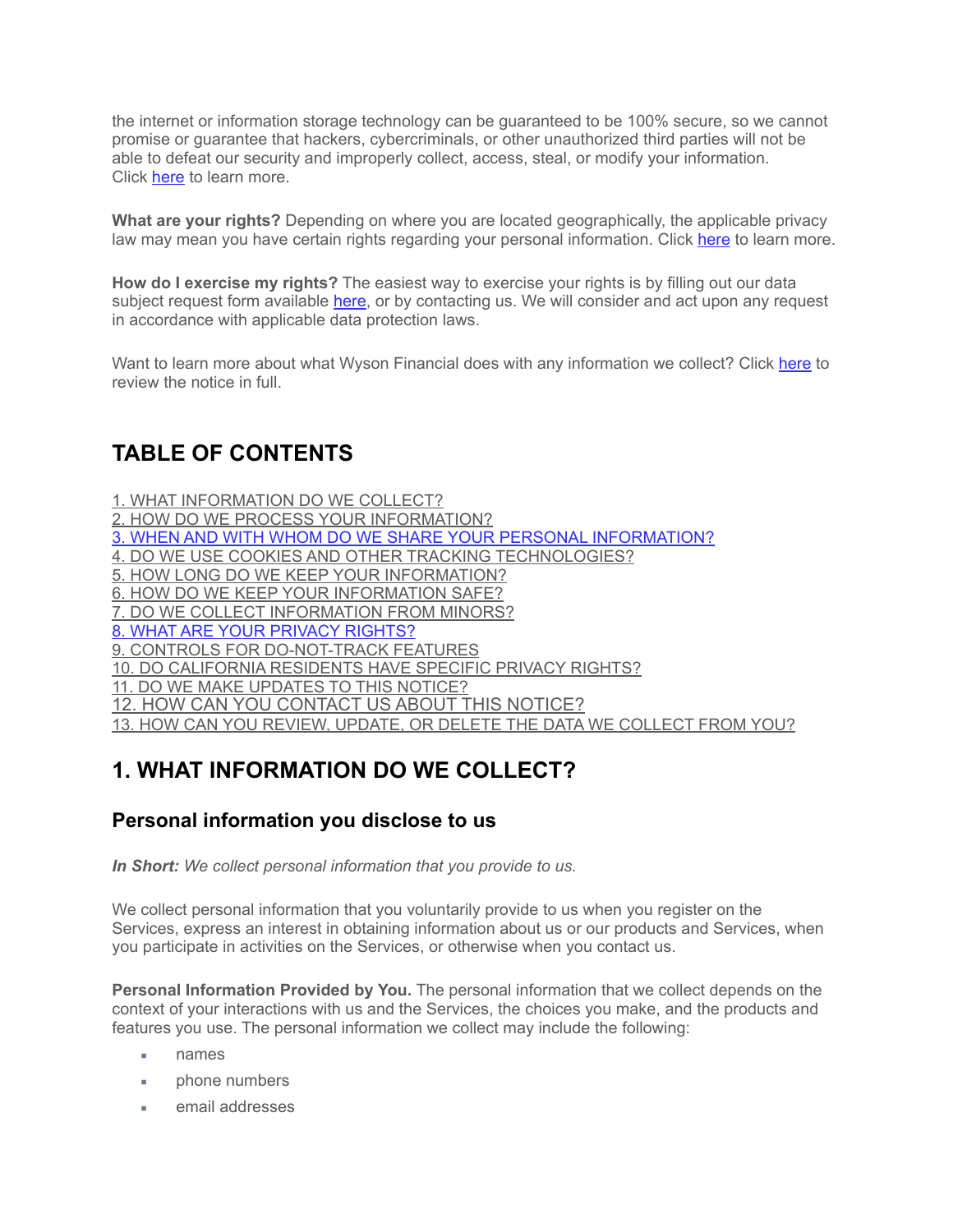mailing addresses

**Sensitive Information.** We do not process sensitive information.

All personal information that you provide to us must be true, complete, and accurate, and you must notify us of any changes to such personal information.

#### **Information automatically collected**

*In Short: Some information — such as your Internet Protocol (IP) address and/or browser and device characteristics — is collected automatically when you visit our Services.*

We automatically collect certain information when you visit, use, or navigate the Services. This information does not reveal your specific identity (like your name or contact information) but may include device and usage information, such as your IP address, browser and device characteristics, operating system, language preferences, referring URLs, device name, country, location, information about how and when you use our Services, and other technical information. This information is primarily needed to maintain the security and operation of our Services, and for our internal analytics and reporting purposes.

Like many businesses, we also collect information through cookies and similar technologies.

The information we collect includes:

- Log and Usage Data. Log and usage data is service-related, diagnostic, usage, and performance information our servers automatically collect when you access or use our Services and which we record in log files. Depending on how you interact with us, this log data may include your IP address, device information, browser type, and settings and information about your activity in the Services (such as the date/time stamps associated with your usage, pages and files viewed, searches, and other actions you take such as which features you use), device event information (such as system activity, error reports (sometimes called "crash dumps"), and hardware settings).
- *Device Data.* We collect device data such as information about your computer, phone, tablet, or other device you use to access the Services. Depending on the device used, this device data may include information such as your IP address (or proxy server), device and application identification numbers, location, browser type, hardware model, Internet service provider and/or mobile carrier, operating system, and system configuration information.
- **EXEC** *Location Data.* We collect location data such as information about your device's location, which can be either precise or imprecise. How much information we collect depends on the type and settings of the device you use to access the Services. For example, we may use GPS and other technologies to collect geolocation data that tells us your current location (based on your IP address). You can opt out of allowing us to collect this information either by refusing access to the information or by disabling your Location setting on your device. However, if you choose to opt out, you may not be able to use certain aspects of the Services.

## **2. HOW DO WE PROCESS YOUR INFORMATION?**

*In Short: We process your information to provide, improve, and administer our Services, communicate with you, for security and fraud prevention, and to comply with law. We may also process your information for other purposes with your consent.*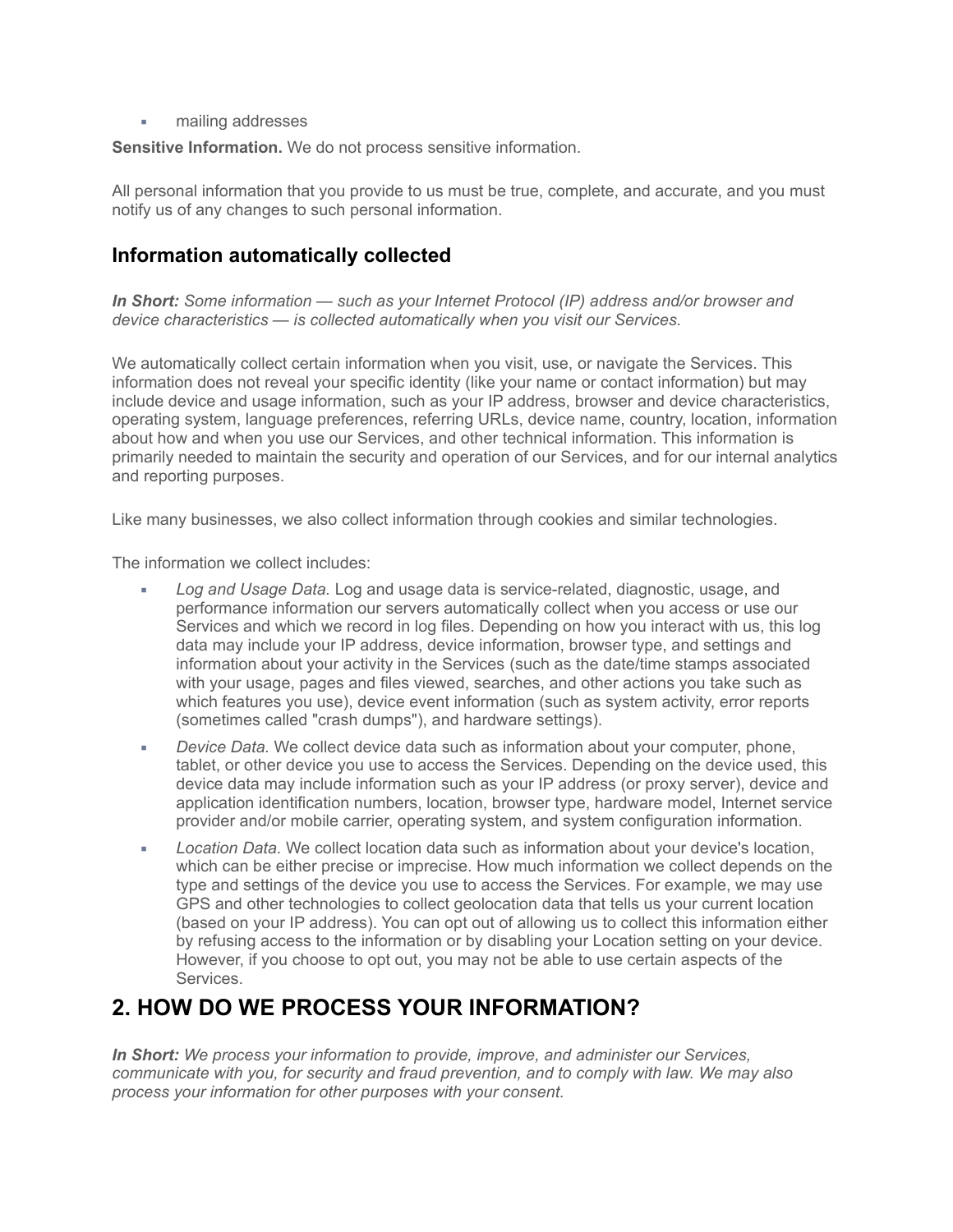**We process your personal information for a variety of reasons, depending on how you interact with our Services, including:**

- **To facilitate account creation and authentication and otherwise manage user accounts.** We may process your information so you can create and log in to your account, as well as keep your account in working order.
- **EXED** To deliver and facilitate delivery of services to the user. We may process your information to provide you with the requested service.
- To respond to user inquiries/offer support to users. We may process your information to respond to your inquiries and solve any potential issues you might have with the requested service.
- **To fulfill and manage your orders.** We may process your information to fulfill and manage your orders, payments, returns, and exchanges made through the Services.
- **To evaluate and improve our Services, products, marketing, and your experience.** We may process your information when we believe it is necessary to identify usage trends, determine the effectiveness of our promotional campaigns, and to evaluate and improve our Services, products, marketing, and your experience.

#### **3. WHEN AND WITH WHOM DO WE SHARE YOUR PERSONAL INFORMATION?**

*In Short: We may share information in specific situations described in this section and/or with the following third parties.*

We may need to share your personal information in the following situations:

- **Business Transfers.** We may share or transfer your information in connection with, or during negotiations of, any merger, sale of company assets, financing, or acquisition of all or a portion of our business to another company.
- **When we use Google Maps Platform APIs.** We may share your information with certain Google Maps Platform APIs (e.g., Google Maps API, Places API). To find out more about Google's Privacy Policy, please refer to this *link*.
- **Affiliates.** We may share your information with our affiliates, in which case we will require those affiliates to honor this privacy notice. Affiliates include our parent company and any subsidiaries, joint venture partners, or other companies that we control or that are under common control with us.
- **Business Partners.** We may share your information with our business partners to offer you certain products, services, or promotions.

#### **4. DO WE USE COOKIES AND OTHER TRACKING TECHNOLOGIES?**

*In Short: We may use cookies and other tracking technologies to collect and store your information.*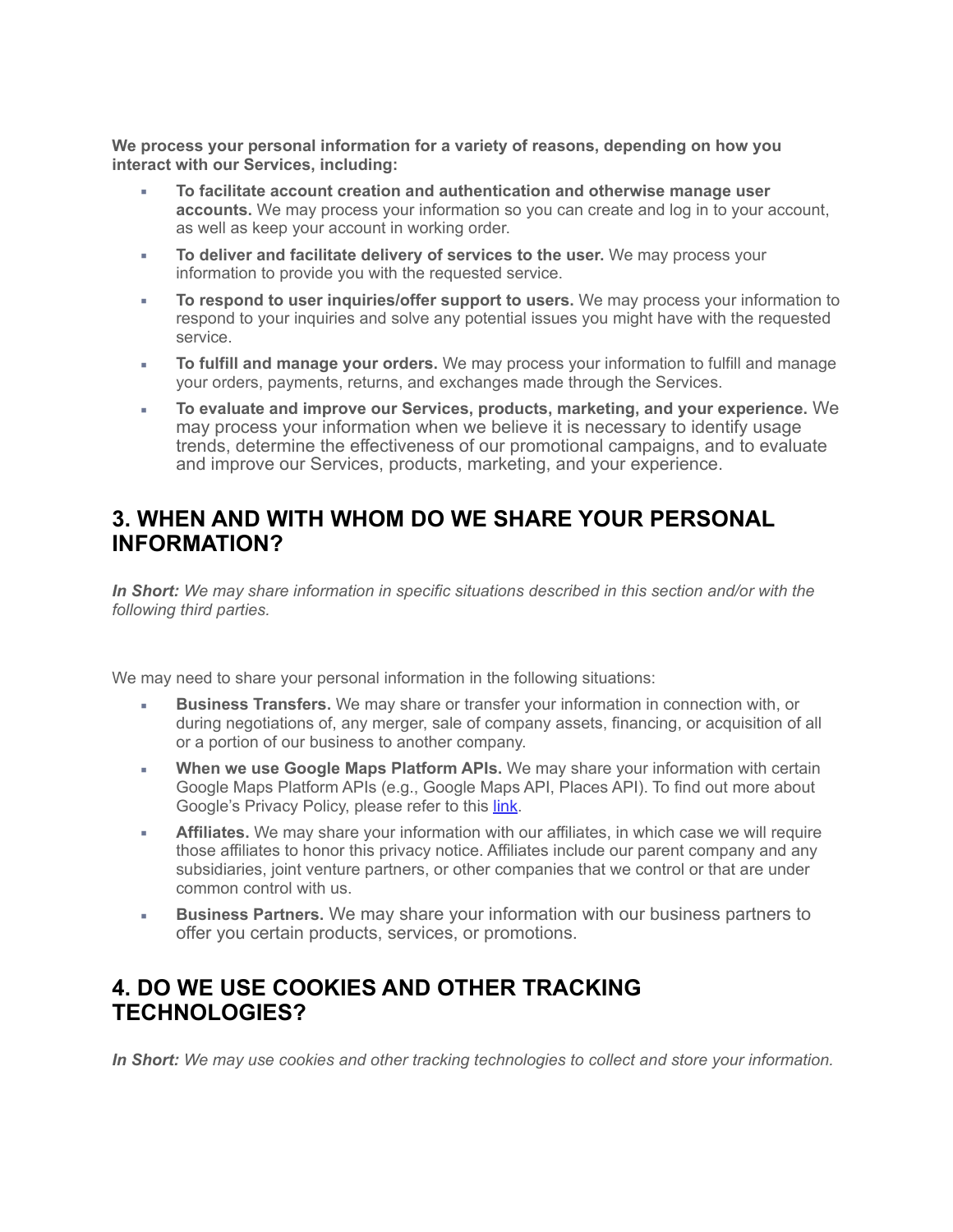We may use cookies and similar tracking technologies (like web beacons and pixels) to access or store information. Specific information about how we use such technologies and how you can refuse certain cookies is set out in our Cookie Notice.

## **5. HOW LONG DO WE KEEP YOUR INFORMATION?**

*In Short: We keep your information for as long as necessary to fulfill the purposes outlined in this privacy notice unless otherwise required by law.*

We will only keep your personal information for as long as it is necessary for the purposes set out in this privacy notice, unless a longer retention period is required or permitted by law (such as tax, accounting, or other legal requirements). No purpose in this notice will require us keeping your personal information for longer than twelve (12) months past the termination of the user's account.

When we have no ongoing legitimate business need to process your personal information, we will either delete or anonymize such information, or, if this is not possible (for example, because your personal information has been stored in backup archives), then we will securely store your personal information and isolate it from any further processing until deletion is possible.

# **6. HOW DO WE KEEP YOUR INFORMATION SAFE?**

*In Short: We aim to protect your personal information through a system of organizational and technical security measures.*

We have implemented appropriate and reasonable technical and organizational security measures designed to protect the security of any personal information we process. However, despite our safeguards and efforts to secure your information, no electronic transmission over the Internet or information storage technology can be guaranteed to be 100% secure, so we cannot promise or guarantee that hackers, cybercriminals, or other unauthorized third parties will not be able to defeat our security and improperly collect, access, steal, or modify your information. Although we will do our best to protect your personal information, transmission of personal information to and from our Services is at your own risk. You should only access the Services within a secure environment.

# **7. DO WE COLLECT INFORMATION FROM MINORS?**

*In Short: We do not knowingly collect data from or market to children under 18 years of age.*

We do not knowingly solicit data from or market to children under 18 years of age. By using the Services, you represent that you are at least 18 or that you are the parent or guardian of such a minor and consent to such minor dependent's use of the Services. If we learn that personal information from users less than 18 years of age has been collected, we will deactivate the account and take reasonable measures to promptly delete such data from our records. If you become aware of any data we may have collected from children under age 18, please contact us at info@wysonfinancial.com.

# **8. WHAT ARE YOUR PRIVACY RIGHTS?**

*In Short: You may review, change, or terminate your account at any time.*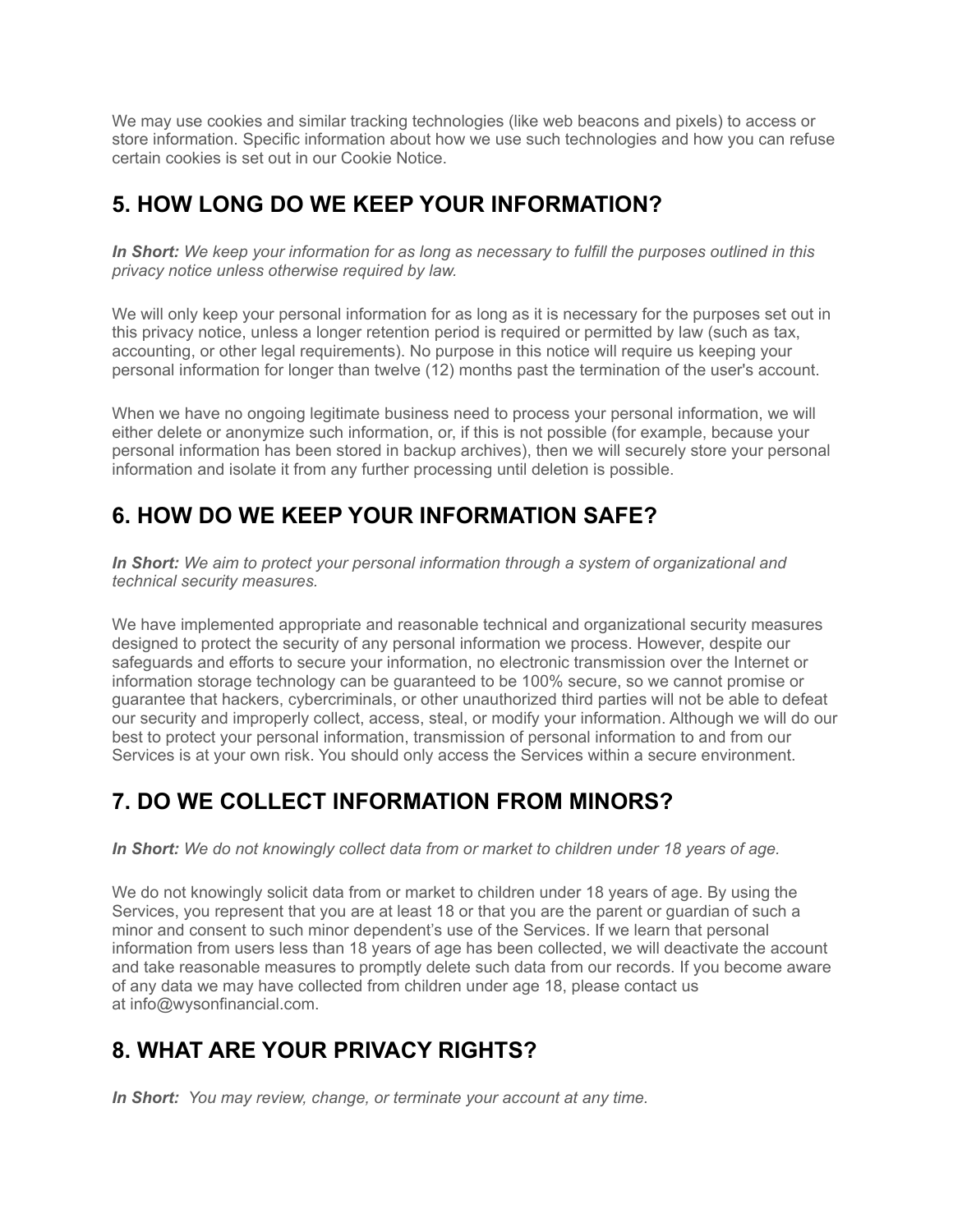If you are located in the EEA or UK and you believe we are unlawfully processing your personal information, you also have the right to complain to your local data protection supervisory authority. You can find their contact details here: [https://ec.europa.eu/justice/data-protection/bodies/](https://ec.europa.eu/justice/data-protection/bodies/authorities/index_en.htm) [authorities/index\\_en.htm](https://ec.europa.eu/justice/data-protection/bodies/authorities/index_en.htm).

If you are located in Switzerland, the contact details for the data protection authorities are available here: [https://www.edoeb.admin.ch/edoeb/en/home.html.](https://www.edoeb.admin.ch/edoeb/en/home.html)

**Withdrawing your consent:** If we are relying on your consent to process your personal information, which may be express and/or implied consent depending on the applicable law, you have the right to withdraw your consent at any time. You can withdraw your consent at any time by contacting us by using the contact details provided in the section ["HOW CAN YOU CONTACT US](https://app.termly.io/dashboard/website/d2daca8b-8015-400c-981c-c3dcfcb11d65/privacy-policy#contact)  [ABOUT THIS NOTICE?](https://app.termly.io/dashboard/website/d2daca8b-8015-400c-981c-c3dcfcb11d65/privacy-policy#contact)" below.

However, please note that this will not affect the lawfulness of the processing before its withdrawal, nor when applicable law allows, will it affect the processing of your personal information conducted in reliance on lawful processing grounds other than consent.

**Opting out of marketing and promotional communications:** You can unsubscribe from our marketing and promotional communications at any time by clicking on the unsubscribe link in the emails that we send, replying "STOP" or "UNSUBSCRIBE" to the SMS messages that we send, or by contacting us using the details provided in the section ["HOW CAN YOU CONTACT US ABOUT](https://app.termly.io/dashboard/website/d2daca8b-8015-400c-981c-c3dcfcb11d65/privacy-policy#contact)  [THIS NOTICE?](https://app.termly.io/dashboard/website/d2daca8b-8015-400c-981c-c3dcfcb11d65/privacy-policy#contact)" below. You will then be removed from the marketing lists. However, we may still communicate with you — for example, to send you service-related messages that are necessary for the administration and use of your account, to respond to service requests, or for other nonmarketing purposes.

#### **Account Information**

If you would at any time like to review or change the information in your account or terminate your account, you can:

Contact us using the contact information provided.

Upon your request to terminate your account, we will deactivate or delete your account and information from our active databases. However, we may retain some information in our files to prevent fraud, troubleshoot problems, assist with any investigations, enforce our legal terms and/or comply with applicable legal requirements.

**Cookies and similar technologies:** Most Web browsers are set to accept cookies by default. If you prefer, you can usually choose to set your browser to remove cookies and to reject cookies. If you choose to remove cookies or reject cookies, this could affect certain features or services of our Services. To opt out of interest-based advertising by advertisers on our Services visit [http://](http://www.aboutads.info/choices/) [www.aboutads.info/choices/.](http://www.aboutads.info/choices/)

# **9. CONTROLS FOR DO-NOT-TRACK FEATURES**

Most web browsers and some mobile operating systems and mobile applications include a Do-Not-Track ("DNT") feature or setting you can activate to signal your privacy preference not to have data about your online browsing activities monitored and collected. At this stage no uniform technology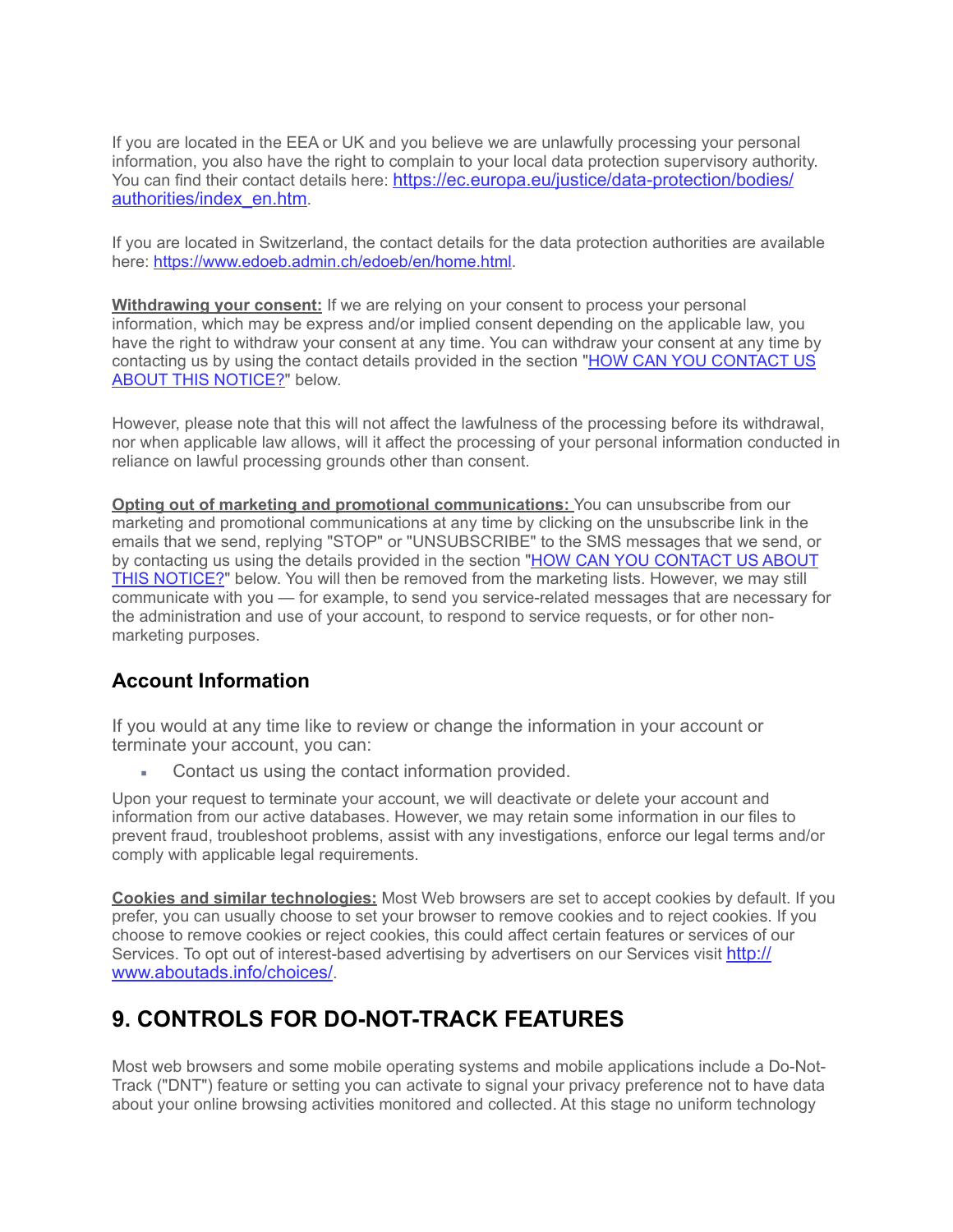standard for recognizing and implementing DNT signals has been finalized. As such, we do not currently respond to DNT browser signals or any other mechanism that automatically communicates your choice not to be tracked online. If a standard for online tracking is adopted that we must follow in the future, we will inform you about that practice in a revised version of this privacy notice.

#### **10. DO CALIFORNIA RESIDENTS HAVE SPECIFIC PRIVACY RIGHTS?**

*In Short: Yes, if you are a resident of California, you are granted specific rights regarding access to your personal information.*

California Civil Code Section 1798.83, also known as the "Shine The Light" law, permits our users who are California residents to request and obtain from us, once a year and free of charge, information about categories of personal information (if any) we disclosed to third parties for direct marketing purposes and the names and addresses of all third parties with which we shared personal information in the immediately preceding calendar year. If you are a California resident and would like to make such a request, please submit your request in writing to us using the contact information provided below.

If you are under 18 years of age, reside in California, and have a registered account with Services, you have the right to request removal of unwanted data that you publicly post on the Services. To request removal of such data, please contact us using the contact information provided below and include the email address associated with your account and a statement that you reside in California. We will make sure the data is not publicly displayed on the Services, but please be aware that the data may not be completely or comprehensively removed from all our systems (e.g., backups, etc.).

# **11. DO WE MAKE UPDATES TO THIS NOTICE?**

*In Short: Yes, we will update this notice as necessary to stay compliant with relevant laws.*

We may update this privacy notice from time to time. The updated version will be indicated by an updated "Revised" date and the updated version will be effective as soon as it is accessible. If we make material changes to this privacy notice, we may notify you either by prominently posting a notice of such changes or by directly sending you a notification. We encourage you to review this privacy notice frequently to be informed of how we are protecting your information.

# **12. HOW CAN YOU CONTACT US ABOUT THIS NOTICE?**

If you have questions or comments about this notice, you may email us at info@wysonfinancial.com or by post to:

Lan Development Corporation 375 E. Riverside Dr #100 Saint George, UT 84790 United States